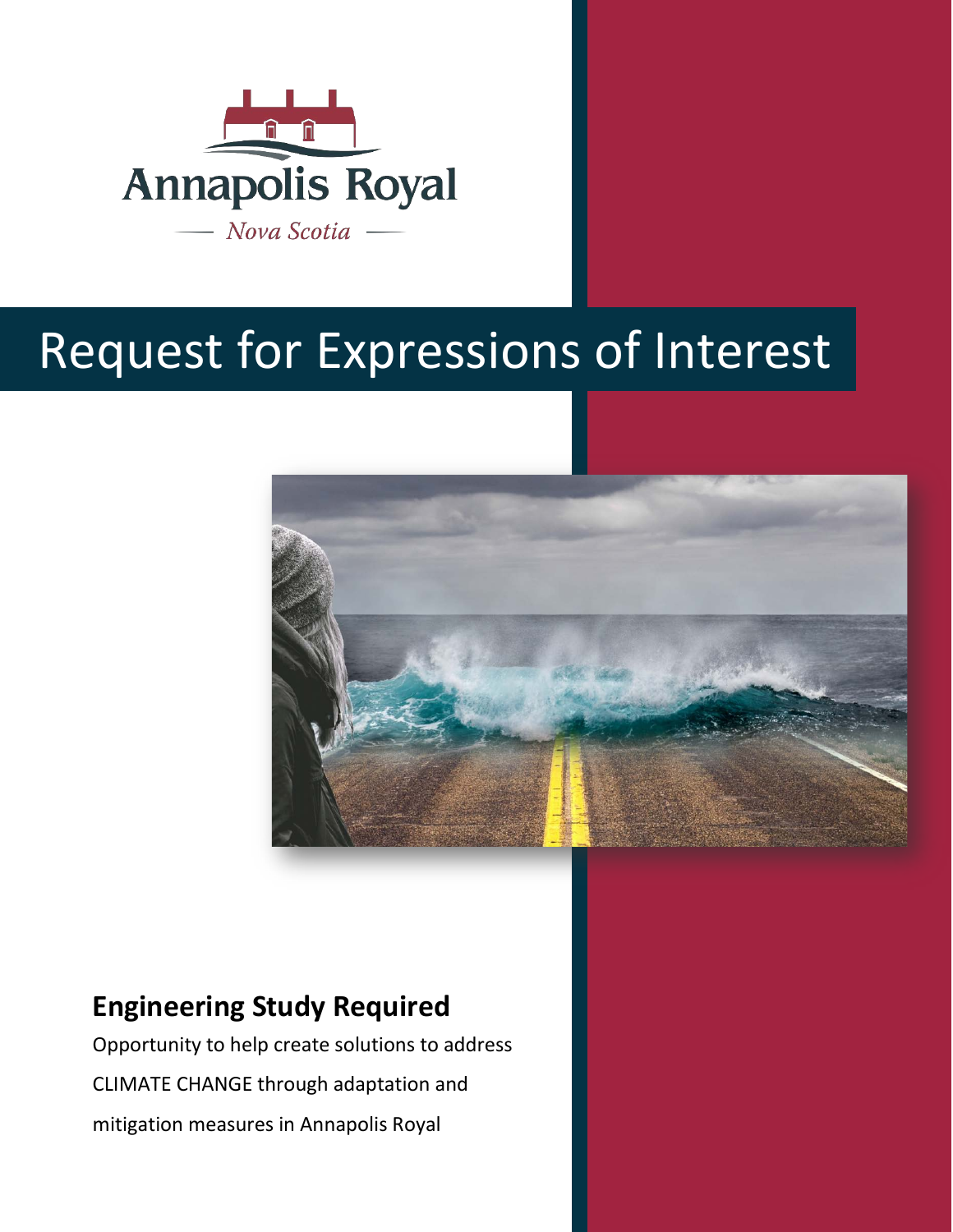### **Opportunity**

The Town of Annapolis Royal is accepting expressions of interest to conduct an engineering study to assess the Town's infrastructure capacity (for adaptation and mitigation) to effectively address climate change and sea level rise. This report will form a key part of the Town's proposal to the Federal Government's Disaster Mitigation and Adaptation Fund (DMAF) whose purpose is "*to invest in structural and natural infrastructure projects to increase the resilience of communities that are impacted by natural disasters triggered by climate change."*

The current sea-level projections predict that lower St. George Street and adjacent areas will be inundated regularly, affecting many businesses, residences and registered provincial, federal, and municipal heritage properties. To ensure Annapolis Royal's regional economic role and historical significance to Canada both remains intact, an engineering study is required to determine the best options moving forward to address sea-level rise. This phase of mitigation and adaptation planning for the town of Annapolis Royal is critical in tackling hard-pressing issues such as sea-level rise.

The study will (a) detail the extent and frequency of flood risks in the Historic District, (b) detail mitigation and adaptation strategies to reduce or eliminate flooding events in the future, and (c) produce a capital expenditure plan and project priority list to implement immediately or in subsequent years when resources and budgets are available. The completion of the works identified in the FMAP will preserve the integrity of the Historic District and the heritage structures contained therein.

#### Proposal Requirements

The development of the Flood Mitigation and Adaptation Plan (FMAP) outlined above. The Town will provide a detailed Flood Risk Analysis that will help to inform the development of the FMAP.

All proposals must indicate the ability to conduct an engineering study that will detail (with a goal of preserving the integrity of the commercial heart of the Town and the Historic District and heritage structures contained therein):

- the extent of flood risk to the commercial heart and Historic District
- the frequency of flood risk to the commercial heart and Historic District
- mitigation strategies
- adaptation strategies
- a capital expenditure plan
- a project priority list

Additional considerations:

- all proposed solutions will indeed avoid disaster and provide a good return on investment
- demonstrate why the solution(s) proposed is not only going to work but is superior to other possible approaches
- the study will need to address the possibility, or likely impossibility, of a soft approach. There may be measures outside Town boundaries, in the County of Annapolis, that can be of value
- be consistent with all environmental regulations and requirements
- consultation with the County of Annapolis will be necessary to ensure their support and that any proposed solutions do not negatively impact County jurisdictions